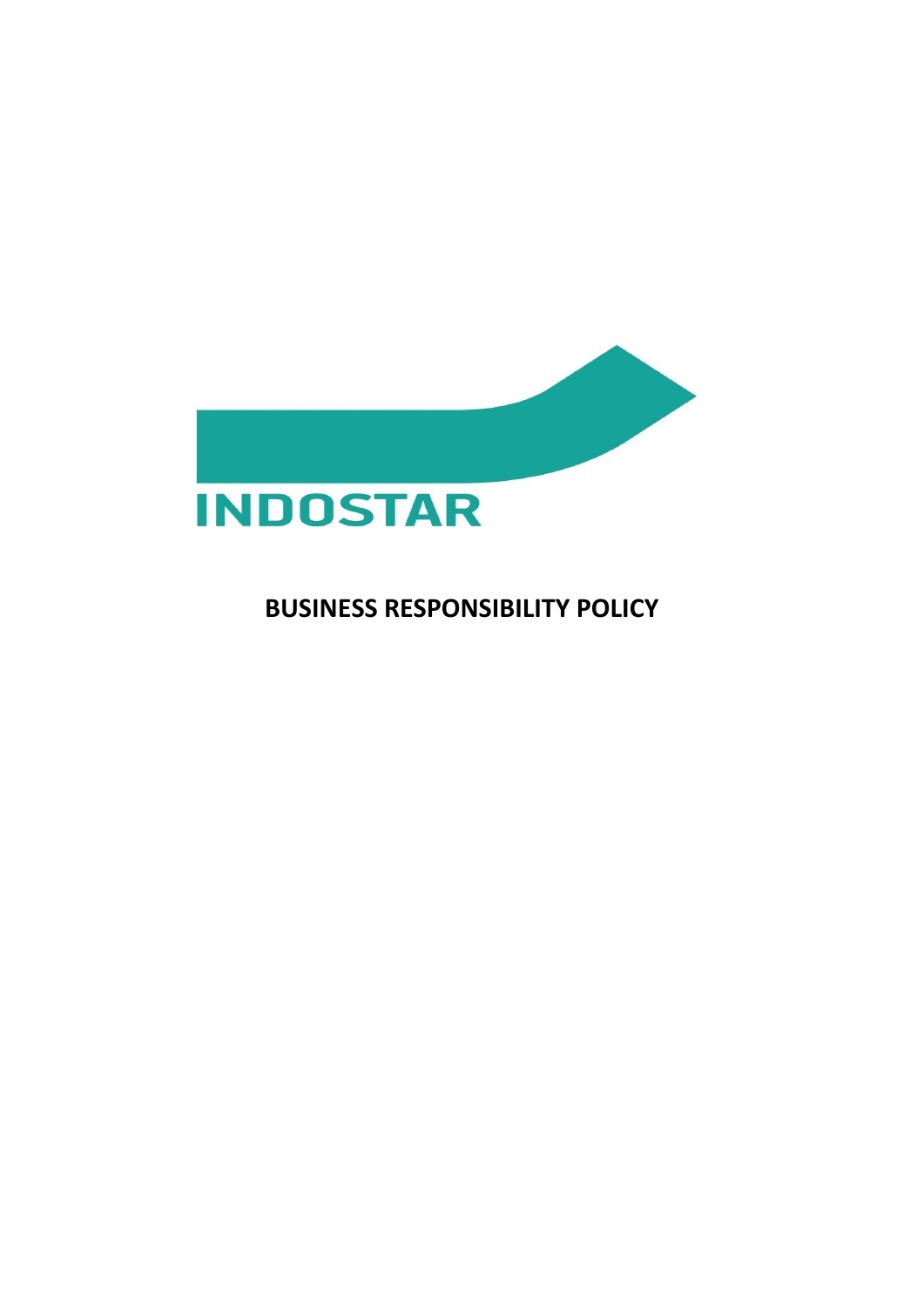

## **VERSION CONTROL**

| Version<br>Control<br><b>Number</b> | <b>Author</b>        | Date Created /<br>updated | <b>Date</b><br>Published | <b>Date</b><br>Effective | <b>Version Description</b> |
|-------------------------------------|----------------------|---------------------------|--------------------------|--------------------------|----------------------------|
| V1                                  | SVP - Jitendra Bhati | 20 May 2019               | 20 May 2019              | 20 May 2019              | $\overline{\phantom{0}}$   |
| V <sub>2</sub>                      | SVP - Jitendra Bhati | 08 August 2019            | 08 August<br>2019        | 08 August<br>2019        | $\overline{\phantom{0}}$   |
|                                     |                      |                           |                          |                          |                            |
|                                     |                      |                           |                          |                          |                            |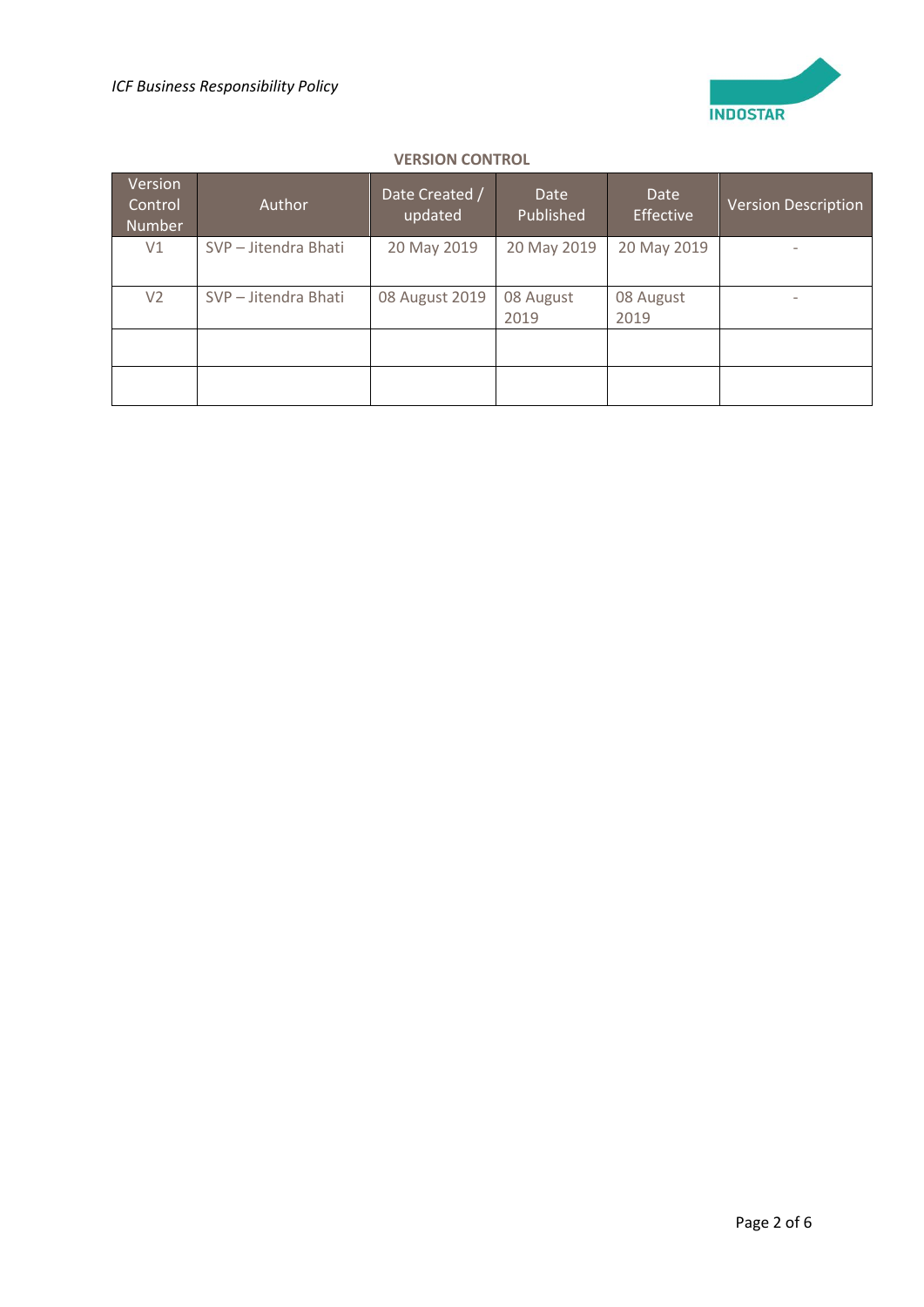

## **BACKGROUND**

In terms of the provisions of the Securities and Exchange Board of India (Listing Obligations and Disclosure Requirements) Regulations, 2015, top thousand hundred listed companies (based on market capitalization of every financial year) are required to include a Business Responsibility Report as a part of its Annual Report. IndoStar Capital Finance Limited ("ICF" or "Company") being one of the top thousand listed companies as per the criteria mentioned above has adopted this Business Responsibility Policy (Policy) in line with the nine principles of National Voluntary Guidelines on Social, Environmental and Economic responsibilities of a Business published by the Ministry of Corporate Affairs, towards conducting business by a company. This Policy is supported by and should be read in conjunction with the existing codes and policies of the Company

## **OBJECTIVE**

The objective of this Policy is to:

- ensure a unified and common approach to the dimensions of Business Responsibility across the Company; and
- act as a strategic driver that will help ICF respond to the complexities and challenges that keep emerging and be abreast with changes in regulation.

## **SCOPE AND APPLICABILITY**

This Policy is designed to ensure a unified and common approach across ICF and shall be applicable to all Directors and Employees of ICF.

## **KEY PRINCIPLES:**

At ICF, our guiding principles form our foundation, governing and driving for all our stakeholders. Our Business Practices would be governed by the following guiding principles.

## **Principle 1: Conduct and govern Business with Ethics, Transparency and Accountability:**

- Developing necessary governance structures, procedures and practices to ensure ethical conduct at all levels; and promote the adoption of this Principle across the value chain.
- Transparently communicating and allowing access to information about the decisions that impact relevant stakeholders.
- Not engaging in practices that are abusive, corrupt, or anti-competition.
- Truthfully discharging responsibilities on financial and other mandatory disclosures.
- Reporting on the status of the adoption of these Guidelines, as suggested in the reporting framework in this document.
- Avoiding complicity with the actions of any third party that violates any of the principles contained in these Guidelines.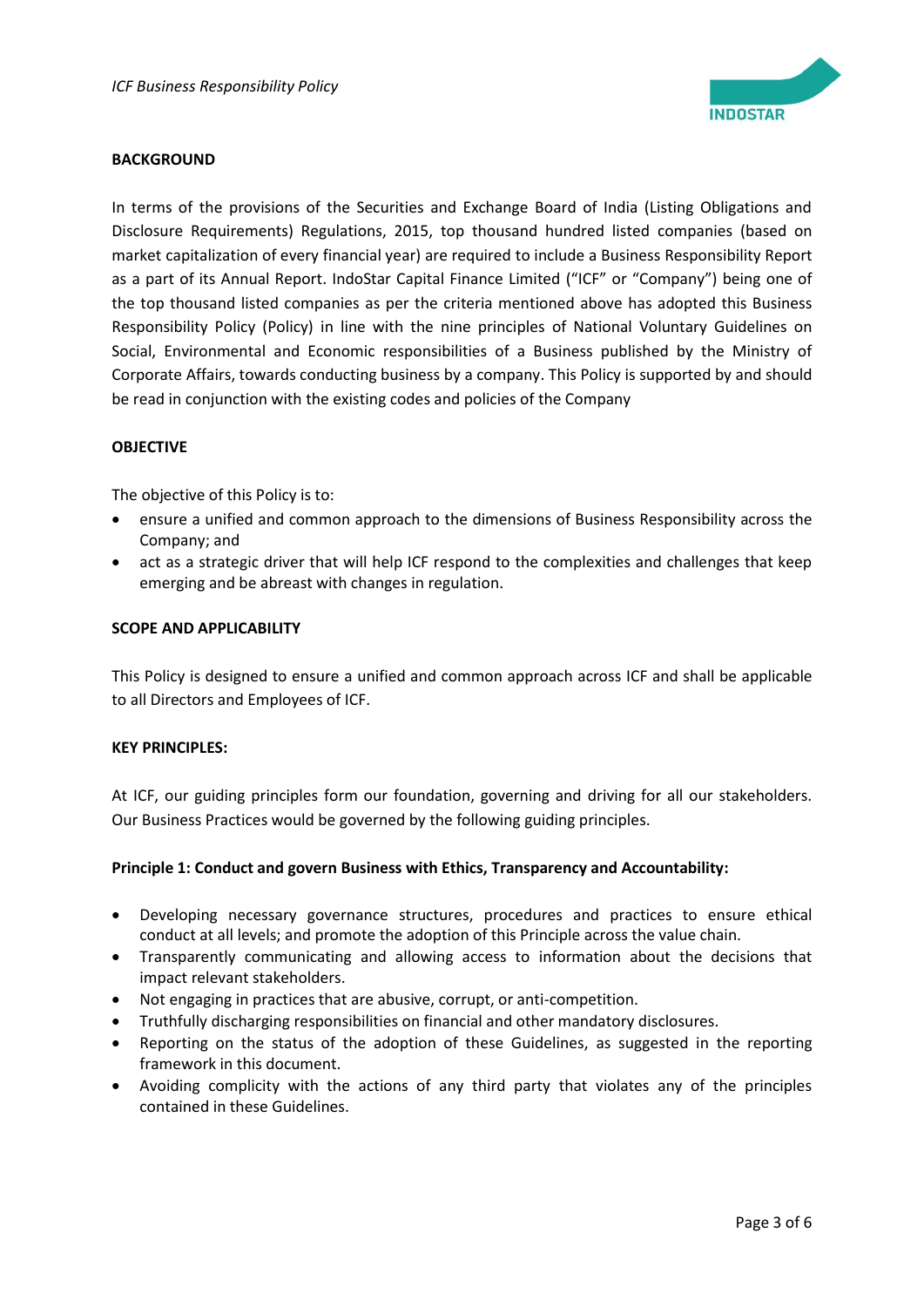

# **Principle 2\*: To provide services that assure safety and contribute to sustainability throughout their life cycle by:**

- Optimal resource use over the life-cycle of the service offering and financial products and ensure that everyone connected with it are aware of their responsibilities.
- Raising consumer awareness with regard to their rights, through education, service information, appropriate and helpful marketing communication, full details of the contents and composition and promotion of safe usage and disposal of financial products and services.
- Conducting regular reviews to improve upon the process of new technology development, deployment and commercialization, as well as incorporating social, ethical, and environmental considerations.
- Recognizing and respecting the rights of people who may be owners of traditional knowledge, and other forms of intellectual property.
- Recognizing that over-consumption results in unsustainable exploitation of our planet's resources, and therefore to promote sustainable consumption, including recycling of resources.

\*Considering the nature of the Company's business, this principle has limited applicability to our services offering and financial products.

## **Principle 3: To promote the wellbeing of all employees by:**

- Respecting the right to freedom of association, participation, collective bargaining, and provide access to appropriate grievance redressal mechanisms.
- Ensuring equal opportunities at the time of recruitment as well as during the course of employment irrespective of caste, creed, gender, race, religion, disability or sexual orientation.
- Ensuring that there is no deployment of child labour, forced labour or any form of involuntary labour, paid or unpaid.
- Taking cognizance of the work-life balance of its employees, especially that of women.
- Providing facilities for the wellbeing of the employees including those with special needs.
- Ensuring timely payment of fair living wages to meet basic needs and economic security of the employees.
- Providing a workplace environment that is safe, hygienic humane, and which upholds the dignity of the employees.
- Ensuring awareness of these provisions to the employees and training them on a regular basis.
- Ensuring continuous skill and competence up-gradation of all employees by providing access to necessary learning opportunities, on an equal and non- discriminatory basis.
- Promoting employee morale and career development through enlightened human resource interventions.
- Creating systems and practices to ensure a harassment free workplace where employees feel safe and secure in discharging their responsibilities.

# **Principle 4: To respect the interests of, and be responsive towards all stakeholders, especially those who are disadvantaged, vulnerable and marginalized by:**

- Systematically identifying stakeholders, understanding their concerns, defining purpose and scope of engagement, and commitment to engage with them.
- Acknowledging responsibility and being transparent about the impact of their policies, decisions, product and associated services on the stakeholders.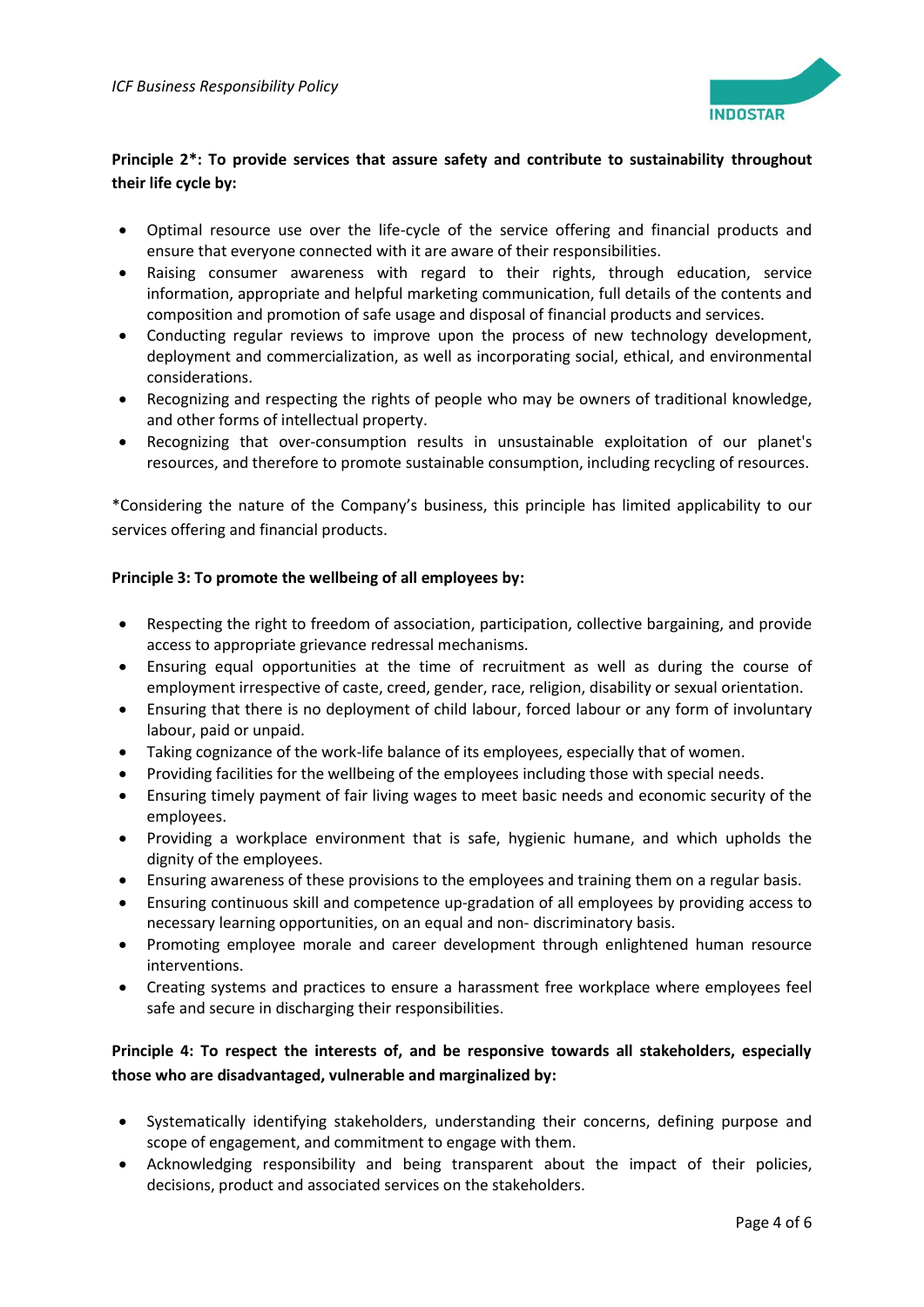

- Giving special attention to stakeholders in areas that are underdeveloped.
- Resolving differences with stakeholders in a just, fair and equitable manner.

## **Principle 5: To respect and promote human rights by:**

- Understanding the human rights principles embedded in the Constitution of India, national laws and policies and the content of International Bill of Human Rights, as well as acknowledging that, human rights are inherent, universal, indivisible and interdependent in nature.
- Integrating the principles of human rights in management systems, in particular by way of assessing and managing human rights impacts of operations, and ensuring all individuals impacted by the business have access to grievance mechanisms.
- Recognizing and respecting the human rights of all relevant stakeholders and groups within and beyond the workplace, including that of communities, consumers and vulnerable and marginalized groups.
- Promoting awareness and realization of human rights across the value chain, which is within the sphere of our influence.
- Not being complicit with human rights abuses by a third party.

## **Principle 6\*: To respect, protect, and make efforts to restore the environment by:**

- Utilizing natural and manmade resources in an optimal and responsible manner and ensure the sustainability of resources by reducing, reusing, recycling and managing waste.
- Taking measures to check and prevent pollution.
- Continuously seeking to improve environmental performance by promoting use of energy efficient and environment friendly technologies and use of renewable energy.
- Reporting our environmental performance, including the assessment of potential environmental risks associated with the operations, to the stakeholders in a fair and transparent manner.
- To the extent possible persuading and supporting the stakeholders who are within the sphere of influence to adopt this principle.

\*Considering the nature of the Company's business, this principle has limited applicability to our services offering and financial products.

## **Principle 7: To behave responsibly when involved in influencing public and regulatory policy by:**

- Ensuring that while pursuing policy advocacy, our advocacy positions are consistent with this Policy.
- Utilizing to the extent possible, trade and industry chambers and associations and other such collective platforms to undertake such policy advocacy.

## **Principle 8: To support inclusive growth and equitable development by:**

- Understanding the impact of inclusive growth and equitable development on social and economic development, and responding through appropriate action to minimise any negate`ve impacts.
- Innovating and investing in services and financial products, technologies and processes that promote the wellbeing of society.